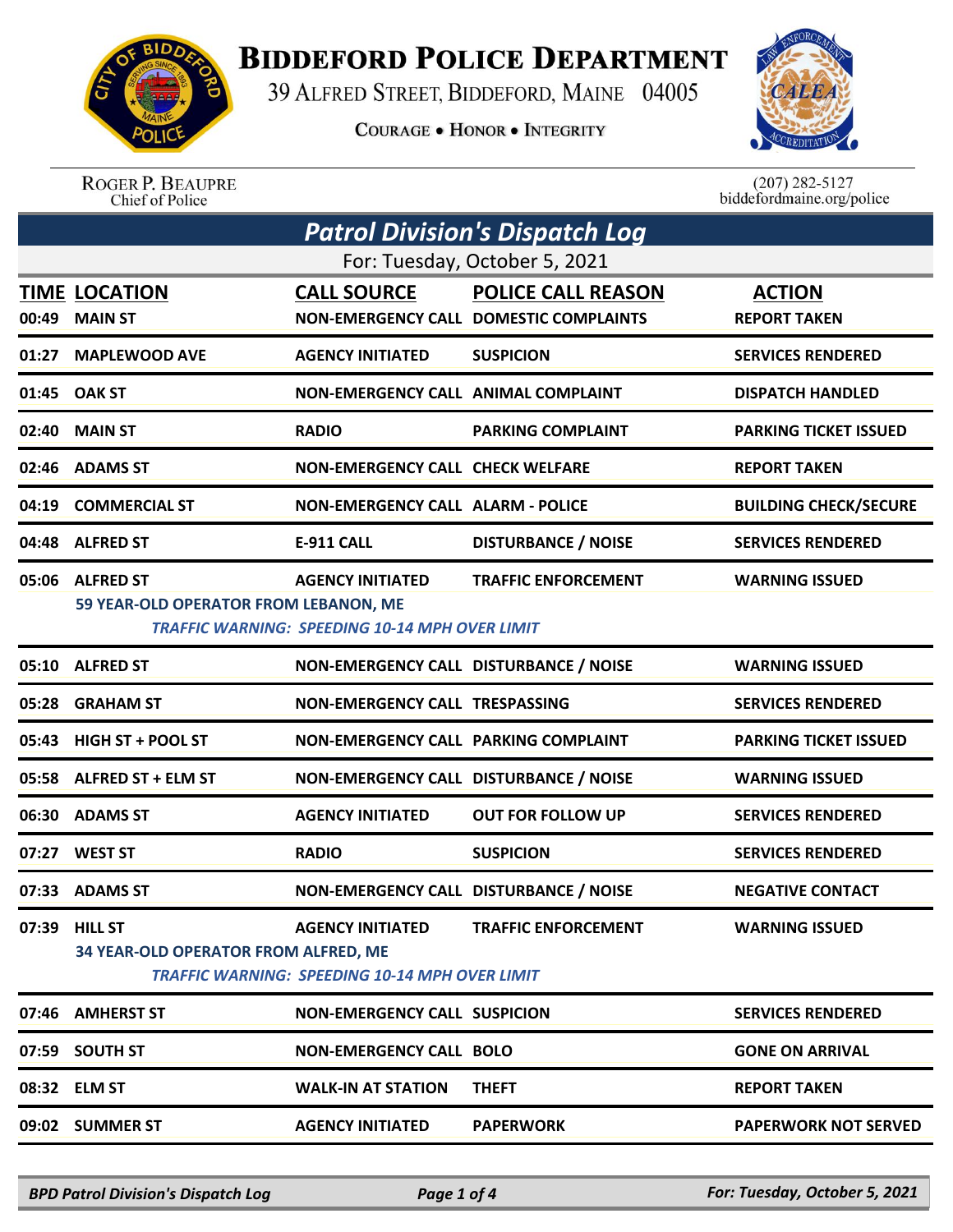|       | <b>TIME LOCATION</b><br>09:10 ADAMS ST                                                                                                                                                                                                                                                                                                                   | <b>CALL SOURCE</b><br><b>RADIO</b>      | <b>POLICE CALL REASON</b><br><b>DISTURBANCE / NOISE</b>               | <b>ACTION</b><br><b>GONE ON ARRIVAL</b> |  |
|-------|----------------------------------------------------------------------------------------------------------------------------------------------------------------------------------------------------------------------------------------------------------------------------------------------------------------------------------------------------------|-----------------------------------------|-----------------------------------------------------------------------|-----------------------------------------|--|
|       | 09:30 ELM ST                                                                                                                                                                                                                                                                                                                                             | <b>NON-EMERGENCY CALL CHECK WELFARE</b> |                                                                       | <b>SERVICES RENDERED</b>                |  |
|       | 09:48 ELM ST                                                                                                                                                                                                                                                                                                                                             | <b>AGENCY INITIATED</b>                 | <b>ARTICLES LOST/FOUND</b>                                            | <b>NEGATIVE CONTACT</b>                 |  |
|       | 10:08 ELM ST                                                                                                                                                                                                                                                                                                                                             | <b>AGENCY INITIATED</b>                 | <b>PRO-ACTIVE DV RESPONSE TEAM</b>                                    | <b>NO VIOLATION</b>                     |  |
| 10:13 | WEST ST + HILL ST                                                                                                                                                                                                                                                                                                                                        | <b>WALK-IN AT STATION</b>               | <b>ARTICLES LOST/FOUND</b>                                            | <b>REPORT TAKEN</b>                     |  |
|       | 10:14 MEDICAL CENTER DR                                                                                                                                                                                                                                                                                                                                  | <b>AGENCY INITIATED</b>                 | <b>PAPERWORK</b>                                                      | <b>SUMMONS ISSUED</b>                   |  |
|       | <b>CHARGE: ASSAULT</b><br><b>CHARGE: RECKLESS CONDUCT</b><br><b>CHARGE: TERRORIZING</b>                                                                                                                                                                                                                                                                  |                                         | DEFENDANT: ALYSSA A KEATING  AGE: 26  RESIDENT OF: SOUTH PORTLAND, ME |                                         |  |
|       | 10:55 ALFRED ST                                                                                                                                                                                                                                                                                                                                          | NON-EMERGENCY CALL TRESPASSING          |                                                                       | <b>FIELD INTERVIEW</b>                  |  |
|       | 11:30 CUTTS ST                                                                                                                                                                                                                                                                                                                                           | NON-EMERGENCY CALL TRESPASSING          |                                                                       | <b>SERVICES RENDERED</b>                |  |
|       | 11:51 HORRIGAN CT                                                                                                                                                                                                                                                                                                                                        | <b>E-911 CALL</b>                       | <b>HARASSMENT</b>                                                     | <b>SERVICES RENDERED</b>                |  |
| 11:53 | <b>HILL ST + PARKER RIDGE RD</b><br><b>AGENCY INITIATED</b><br><b>TRAFFIC ENFORCEMENT</b><br><b>VSAC ISSUED</b><br>38 YEAR-OLD OPERATOR FROM OLD ORCHARD BEACH, ME<br>TRAFFIC CITATION: OPERATE VEHICLE W/O VALID INSPECTION CERTIFICATE<br><b>TRAFFIC WARNING: FAILURE TO REGISTER VEHICLE</b><br><b>TRAFFIC WARNING: SPEEDING 10-14 MPH OVER LIMIT</b> |                                         |                                                                       |                                         |  |
|       | 12:10 HILL ST                                                                                                                                                                                                                                                                                                                                            | <b>AGENCY INITIATED</b>                 | <b>TRAFFIC ENFORCEMENT</b>                                            | <b>WARNING ISSUED</b>                   |  |
|       | <b>41 YEAR-OLD OPERATOR FROM SACO, ME</b>                                                                                                                                                                                                                                                                                                                |                                         | TRAFFIC WARNING: OPERATE VEHICLE W/O VALID INSPECTION CERTIFICATE     |                                         |  |
|       | 12:22 ALFRED ST                                                                                                                                                                                                                                                                                                                                          | <b>WALK-IN AT STATION</b>               | <b>ESCORTS / RELAYS</b>                                               | <b>SERVICES RENDERED</b>                |  |
| 12:36 | LANDRY ST + HILL ST<br><b>36 YEAR-OLD OPERATOR FROM KENNEBUNK, ME</b>                                                                                                                                                                                                                                                                                    | <b>AGENCY INITIATED</b>                 | <b>TRAFFIC ENFORCEMENT</b>                                            |                                         |  |
| 12:46 |                                                                                                                                                                                                                                                                                                                                                          |                                         | TRAFFIC WARNING: OPERATE VEHICLE W/O VALID INSPECTION CERTIFICATE     | <b>WARNING ISSUED</b>                   |  |
| 13:05 | <b>WINTER ST</b>                                                                                                                                                                                                                                                                                                                                         | <b>E-911 CALL</b>                       | <b>ASSIST: MEDICAL</b>                                                | <b>NO TRANSPORT</b>                     |  |
|       | <b>ELM ST</b>                                                                                                                                                                                                                                                                                                                                            | <b>WALK-IN AT STATION</b>               | <b>VEHICLE CRASH - POLICE ONLY</b>                                    | <b>STATE FORM TAKEN</b>                 |  |
|       | 13:08 ELM ST                                                                                                                                                                                                                                                                                                                                             | NON-EMERGENCY CALL CIVIL COMPLAINT      |                                                                       | <b>SERVICES RENDERED</b>                |  |
|       | 13:11 HILL ST                                                                                                                                                                                                                                                                                                                                            | <b>AGENCY INITIATED</b>                 | <b>COMMUNITY ENGAGEMENT</b>                                           | <b>SERVICES RENDERED</b>                |  |
| 13:30 | <b>BRADBURY ST</b>                                                                                                                                                                                                                                                                                                                                       | <b>WALK-IN AT STATION</b>               | <b>THEFT</b>                                                          | <b>REPORT TAKEN</b>                     |  |
|       | 13:38 ELM ST                                                                                                                                                                                                                                                                                                                                             | NON-EMERGENCY CALL DISTURBANCE / NOISE  |                                                                       | <b>SERVICES RENDERED</b>                |  |
|       | 14:05 ALFRED ST + MARINER WAY                                                                                                                                                                                                                                                                                                                            | <b>E-911 CALL</b>                       | <b>BOLO</b>                                                           | <b>NEGATIVE CONTACT</b>                 |  |
|       | 14:24 ELM ST                                                                                                                                                                                                                                                                                                                                             |                                         | NON-EMERGENCY CALL VEHICLE CRASH - POLICE ONLY                        | <b>SERVICES RENDERED</b>                |  |
|       | 15:09 ALFRED ST                                                                                                                                                                                                                                                                                                                                          | <b>AGENCY INITIATED</b>                 | <b>OUT FOR FOLLOW UP</b>                                              | <b>SERVICES RENDERED</b>                |  |

*BPD Patrol Division's Dispatch Log Page 2 of 4 For: Tuesday, October 5, 2021*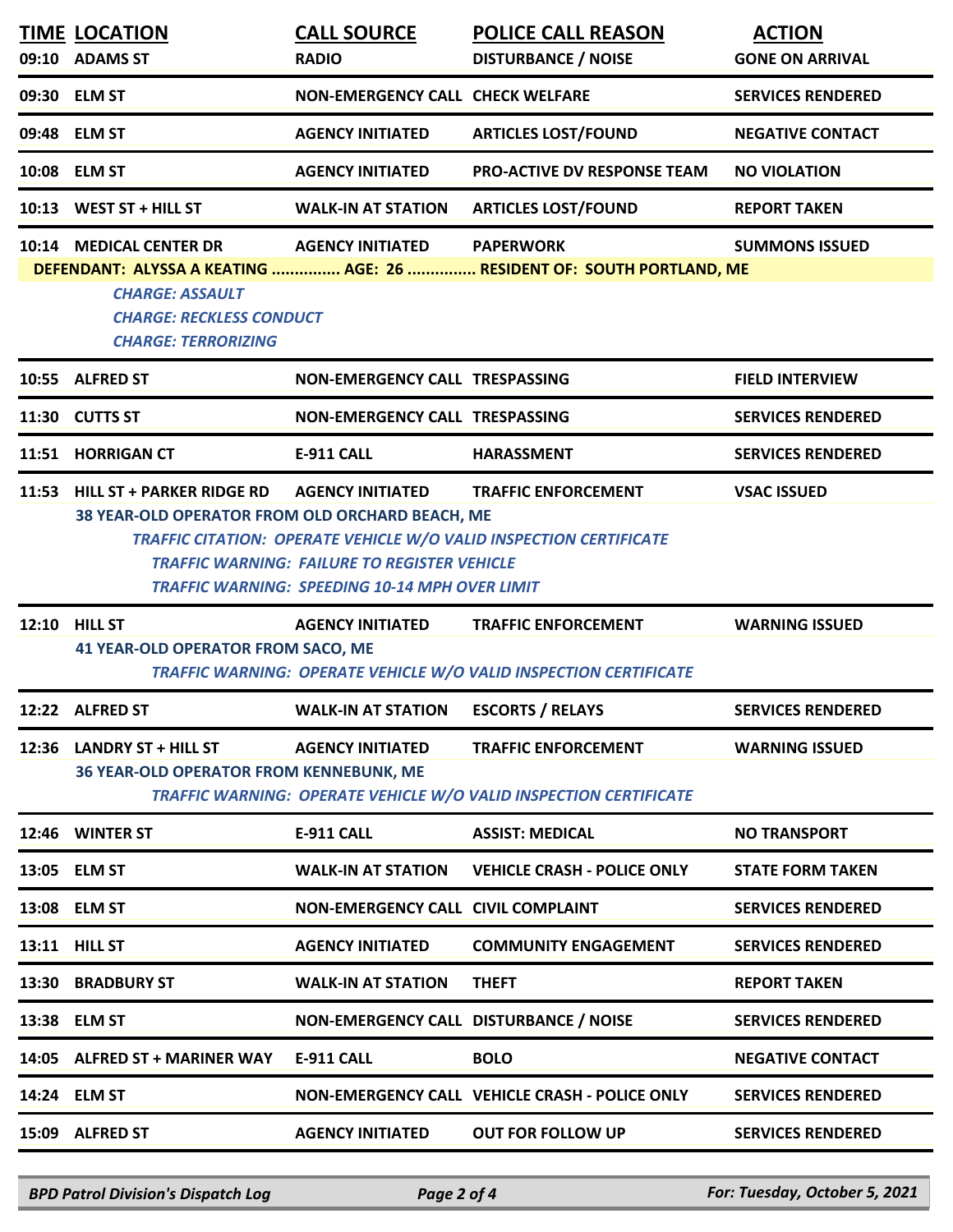|       | <b>TIME LOCATION</b><br>15:12 MASON ST             | <b>CALL SOURCE</b><br>NON-EMERGENCY CALL DISTURBANCE / NOISE | <b>POLICE CALL REASON</b>                                                                    | <b>ACTION</b><br><b>REPORT TAKEN</b> |
|-------|----------------------------------------------------|--------------------------------------------------------------|----------------------------------------------------------------------------------------------|--------------------------------------|
|       |                                                    |                                                              |                                                                                              |                                      |
|       | 15:24 ALFRED ST                                    | <b>AGENCY INITIATED</b>                                      | <b>ASSIST CITIZEN</b>                                                                        | <b>SERVICES RENDERED</b>             |
|       | 15:26 SOUTH ST                                     | <b>NON-EMERGENCY CALL ALL OTHER</b>                          |                                                                                              | <b>CIVIL COMPLAINT</b>               |
|       | 15:27 ALFRED ST                                    | WALK-IN AT STATION                                           | <b>PAPERWORK</b><br>DEFENDANT: AHMED ALI HADI AL-JAMEEL  AGE: 20  RESIDENT OF: WESTBROOK, ME | <b>SUMMONS ISSUED</b>                |
|       | <b>CHARGE: ASSAULT</b>                             |                                                              |                                                                                              |                                      |
|       | <b>CHARGE: VIOLATING CONDITION OF RELEASE</b>      |                                                              |                                                                                              |                                      |
|       | 15:30 SACO FALLS WAY                               | <b>NON-EMERGENCY CALL THEFT</b>                              |                                                                                              | <b>UNFOUNDED</b>                     |
|       | 15:41 ALFRED ST                                    | <b>WALK-IN AT STATION</b>                                    | <b>BOLO</b>                                                                                  | <b>NEGATIVE CONTACT</b>              |
|       | 16:49 ALFRED ST + ANDREWS RD AGENCY INITIATED      |                                                              | <b>TRAFFIC ENFORCEMENT</b>                                                                   | <b>WARNING ISSUED</b>                |
|       | <b>61 YEAR-OLD OPERATOR FROM LIMERICK, ME</b>      | <b>TRAFFIC WARNING: FAILING TO OBEY RED TRAFFIC LIGHT</b>    |                                                                                              |                                      |
|       |                                                    | <b>TRAFFIC WARNING: SPEEDING 1-9 MPH OVER LIMIT</b>          |                                                                                              |                                      |
|       | 16:52 MEDICAL CENTER DR NON-EMERGENCY CALL ASSAULT |                                                              |                                                                                              | <b>SUMMONS ISSUED</b>                |
|       |                                                    |                                                              | DEFENDANT: ALYSSA A KEATING  AGE: 26  RESIDENT OF: SOUTH PORTLAND, ME                        |                                      |
|       | <b>CHARGE: TERRORIZING</b>                         | <b>CHARGE: ASSAULT ON AN EMERGENCY MEDICAL CARE PROVIDER</b> |                                                                                              |                                      |
|       | 17:21 ALFRED ST + BIDDEFORD GAT E-911 CALL         |                                                              | <b>VEHICLE CRASH - POLICE ONLY</b>                                                           | <b>STATE FORM TAKEN</b>              |
|       | 17:27 ALFRED ST                                    |                                                              | NON-EMERGENCY CALL VEHICLE CRASH - POLICE ONLY                                               | <b>STATE FORM TAKEN</b>              |
|       | 17:37 WENDELL AVE                                  | NON-EMERGENCY CALL OUT FOR FOLLOW UP                         |                                                                                              | <b>SERVICES RENDERED</b>             |
|       | 17:48 ALFRED ST                                    | NON-EMERGENCY CALL OUT FOR FOLLOW UP                         |                                                                                              | <b>SERVICES RENDERED</b>             |
|       | 17:56 LINCOLN ST                                   | NON-EMERGENCY CALL TRESPASSING                               |                                                                                              | <b>SERVICES RENDERED</b>             |
|       | 18:12 MAIN ST                                      | <b>NON-EMERGENCY CALL ALARM - POLICE</b>                     |                                                                                              | <b>BUILDING CHECK/SECURE</b>         |
| 18:17 | <b>MAIN ST + JEFFERSON ST</b>                      | <b>AGENCY INITIATED</b>                                      | <b>COMMUNITY ENGAGEMENT</b>                                                                  | <b>SERVICES RENDERED</b>             |
|       | <b>18:26 BRADBURY ST</b>                           | <b>NON-EMERGENCY CALL SUSPICION</b>                          |                                                                                              | <b>GONE ON ARRIVAL</b>               |
| 19:10 | <b>MAIN ST + LACONIA ST</b>                        | <b>NON-EMERGENCY CALL SUSPICION</b>                          |                                                                                              | <b>SERVICES RENDERED</b>             |
|       | 19:51 ELM ST                                       | <b>NON-EMERGENCY CALL SUSPICION</b>                          |                                                                                              | <b>UNFOUNDED</b>                     |
|       | 19:52 ALFRED ST                                    | <b>AGENCY INITIATED</b>                                      | <b>OUT FOR FOLLOW UP</b>                                                                     | <b>SERVICES RENDERED</b>             |
|       | 20:14 ALFRED ST                                    | <b>AGENCY INITIATED</b>                                      | <b>TRAFFIC ENFORCEMENT</b>                                                                   | <b>NO ACTION REQUIRED</b>            |
| 20:18 | <b>MEDICAL CENTER DR</b>                           | <b>AGENCY INITIATED</b>                                      | <b>OUT FOR FOLLOW UP</b>                                                                     | <b>SERVICES RENDERED</b>             |
| 20:51 | <b>NOREASTER WAY</b>                               | <b>E-911 CALL</b>                                            | 911 MISUSE                                                                                   | <b>NEGATIVE CONTACT</b>              |
| 21:00 | <b>NOREASTER WAY</b>                               | <b>AGENCY INITIATED</b>                                      | <b>TRAFFIC ENFORCEMENT</b>                                                                   | <b>WARNING ISSUED</b>                |
|       | 21 YEAR-OLD OPERATOR FROM BIDDEFORD, ME            | <b>TRAFFIC WARNING: FAILING TO STOP AT STOP SIGN</b>         |                                                                                              |                                      |

*BPD Patrol Division's Dispatch Log Page 3 of 4 For: Tuesday, October 5, 2021*